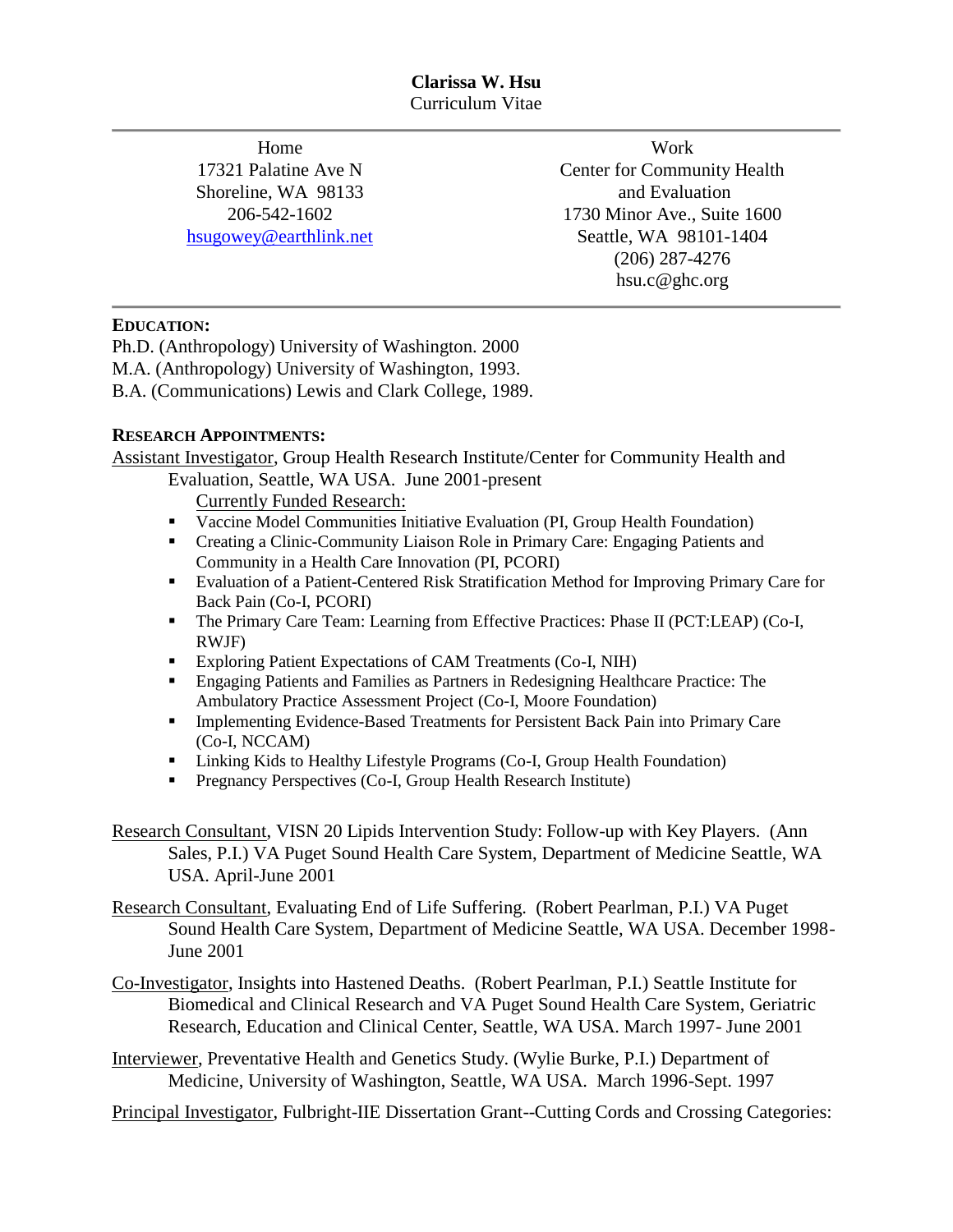An Ethnographic Study of Midwifery in Saint Lucia. Jan.-Dec. 1995

#### **RESEARCH ARTICLES—PUBLISHED IN PEER-REVIEWED JOURNALS:**

Eaves ER, Sherman KJ, Ritenbaugh C, **Hsu C**, Nichter M, Turner JA, Cherkin DC. *A qualitative study of changes in expectations over time among patients with chronic low back pain seeking four CAM therapies.* BMC Complementary and Alternative Medicine. In press.

Cromp D, **Hsu C**, Coleman K, Fishman PA, Liss DT, Ehrlich K, Johnson EA, RossR T, Trescott C, Trehearne B, Reid RJ. *Barriers and facilitators to team-based care in the context of primary care transformation.* J Ambulatory Care Management. 2015. Apr-Jun;38(2):125- 33. doi: 10.1097/JAC.0000000000000056. PubMed PMID: 25748261.

Bush T, **Hsu C**, Levine MD, Magnusson B, Miles L. *Weight gain and smoking perceptions and experiences of obese quitline participants*. BMC Public Health*.* Nov 27 2014;14(1):1229.

**Hsu C**, Sherman KJ, Eaves ER, et al. *New perspectives on patient expectations of treatment outcomes: results from qualitative interviews with patients seeking complementary and alternative medicine treatments for chronic low back pain*. BMC Complementary and Alternative Medicine*.* 2014;14:276.

**Hsu C**, Lemon JM, Wong ES, et al. *Factors affecting medication adherence: patient perspectives from five veterans affairs facilities*. BMC Health Services Research*.* Nov 13 2014;14(1):533.

Eaves E, Ritenbaugh C, **Hsu C**, Sherman K. *Changing Hopes and Expectations of CAM Treatments for Back Pain: A Longitudinal Qualitative Analysis*. Journal of Alternative and Complementary Medicine. 2014 May;20(5):A141.

Sherman KJ, Eaves ER, Ritenbaugh C, **Hsu C**, Cherkin DC, Turner J. *Cognitive Interviews Guide Design of a New CAM Patient Expectations Questionnaire.* BMC Complementary and Alternative Medicine. 2014 Jan 25;14:39.

Ladden, MD, Bodenheimer T, Fishman NW, Flinter M, **Hsu C**, Parchman, M, Wagner EH. *The Emerging Primary Care Workforce: Preliminary Observations from The Primary Care Team: Learning from Effective Ambulatory Practices Project.* Academic Medicine. 2013 Dec;88(12):1830-4.

Tomoaia-Cotisel A, Scammon DL, Waitzman NJ, Cronholm PF, Halladay JR, Driscoll DL, Solberg LI, **Hsu C**, Tai-Seale M, Hiratsuka V, Shih SC, Fetters MD, Wise CG, Alexander JA, Hauser D, McMullen CK, Scholle SH, Tirodkar MA, Schmidt L, Donahue KE, Parchman ML, Stange KC. *[Context matters: the experience of 14 research teams in systematically](http://www.ncbi.nlm.nih.gov.offcampus.lib.washington.edu/pubmed/23690380)*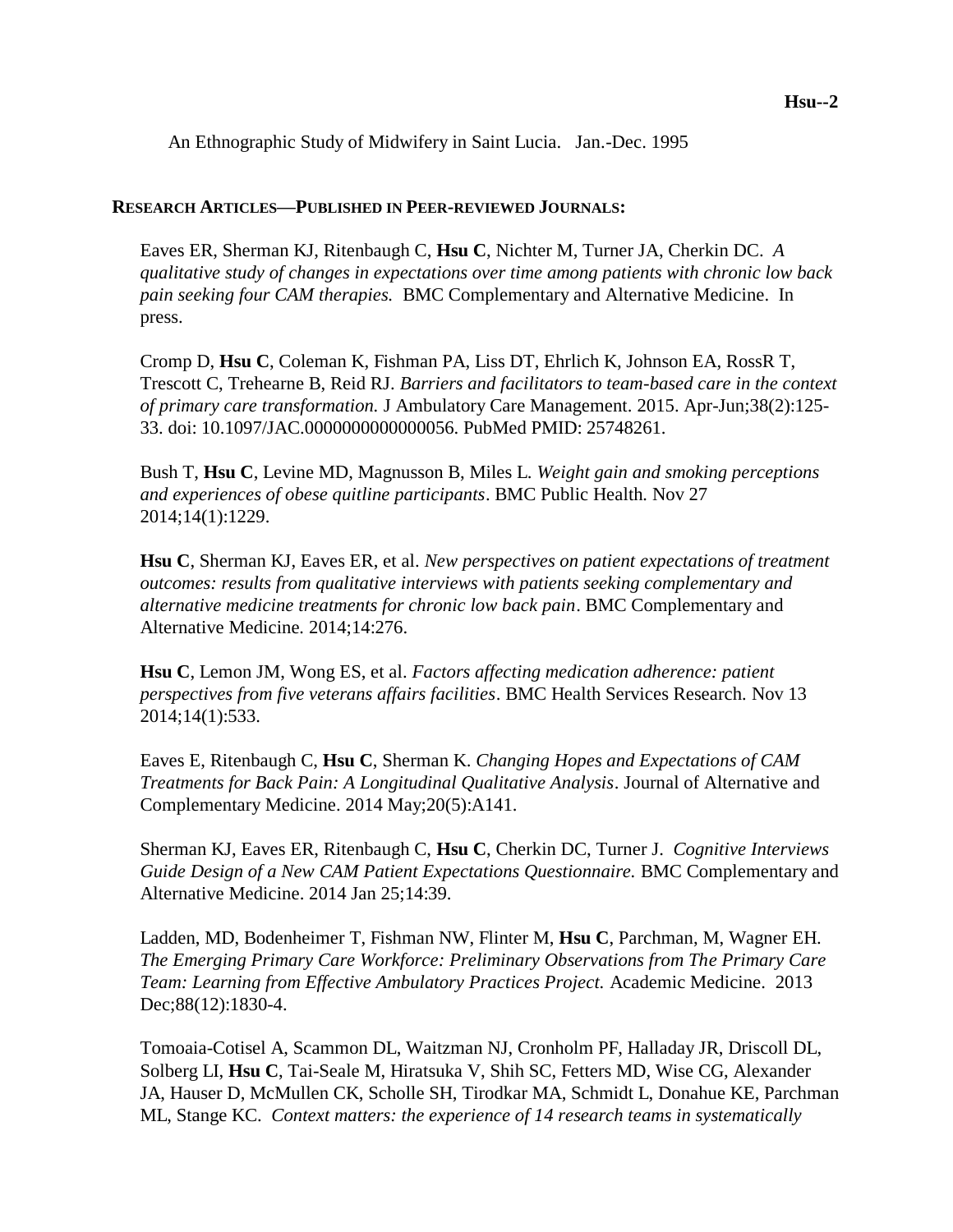*[reporting contextual factors important for practice change.](http://www.ncbi.nlm.nih.gov.offcampus.lib.washington.edu/pubmed/23690380)* Annals of Family Medicine. 2013 May-Jun;11 Suppl 1:S115-23.

Reid RJ, Johnson EA, **Hsu C**, Ehrlich K, Coleman K, Trescott C, Erikson M, Ross TR, Liss DT, Cromp D, Fishman PA*. [Spreading a medical home redesign: effects on emergency](http://www.ncbi.nlm.nih.gov.offcampus.lib.washington.edu/pubmed/23690382)  [department use and hospital admissions.](http://www.ncbi.nlm.nih.gov.offcampus.lib.washington.edu/pubmed/23690382)* Annals of Family Medicine. 2013 May-Jun;11 Suppl 1:S19-26.

Grow HMG, **Hsu C,** Liu LL, Briner L, Jessen-Fiddick T, Lozano P, Saelens BE. (2013) *Understanding Family Motivation and Barriers to Participation in Community-Based Programs for Overweight Youth: One Program Model Does Not Fit All.* Journal of Public Health Management and Practice. 19(4):E1-E10

**Hsu C** Liss DT, Westbrook EO, Arterburn D. (2013) *Incorporating Patient Decision Aids into Standard Clinical Practice in an Integrated Delivery System.* Medical Decision Making. 33(1):85-97

Fishman, P, Johnson, E A., Coleman, K, **Hsu, C**, Larson, E, Ross, TR; Liss, D, Tufano, J, Reid, RJ. (2012) *Impact on Seniors of the Patient Centered Medical Home: Evidence from a Pilot Study.* Gerontologist. 52(5):703-11

Schafer, LM, **Hsu, C**, Eaves, ER, Ritenbaugh, C, Turner, J, Cherkin, DC, Sims, C and Sherman KJ. (2012) *Complementary and alternative medicine (CAM) providers' views of chronic low back pain patients' expectations of CAM therapies: a qualitative study.* BMC Complementary and Alternative Medicine 12:234

Oberg, EB; Bradley, RD; Sherman, K; Calabrese, **C; Hsu**, C; Catz, S; Cherkin DC. (2012) *Patient-Reported Experiences with First-Time Naturopathic Care for Type 2 Diabetes.* PLoS ONE. 7(11)

Chubak, J, Tuzzio L, **Hsu C**, Alfano CM, Rabin B, Hornbrook, MC, Spegmen A, Von Worley A, Williams A, Nekhlyudov L. (2012) *Providing Care to Cancer Survivors in Integrated Healthcare Delivery Systems: Practices, Challenges, and Research Opportunities.* Journal of Oncology Practice. 8(3):194-9.

**Hsu C**, Coleman K, Ross TR, Fishman P, Johnson E A., Larson E, Liss D, Trescott C, Reid RJ. (2012) *Spreading a Patient Centered Medical Home Redesign: A case study.* Journal of Ambulatory Care Management. 35:2

Paige S, Bourcier B, Kabel C, Cahill, C, **Hsu, C.** (2012) *Evaluating the Kaiser Permanente Community Fund's Social Determinants of Health Portfolio*. Foundation Review. 4:1.

**Hsu C,** Cherkin, D Hoffmeyer S, Sherman KJ, Phillips WR. *Patient and Clinician Openness to Including a Broader Range of Healing Options in Primary Care.* (2011) Annals of Family Medicine. 9: 447-453.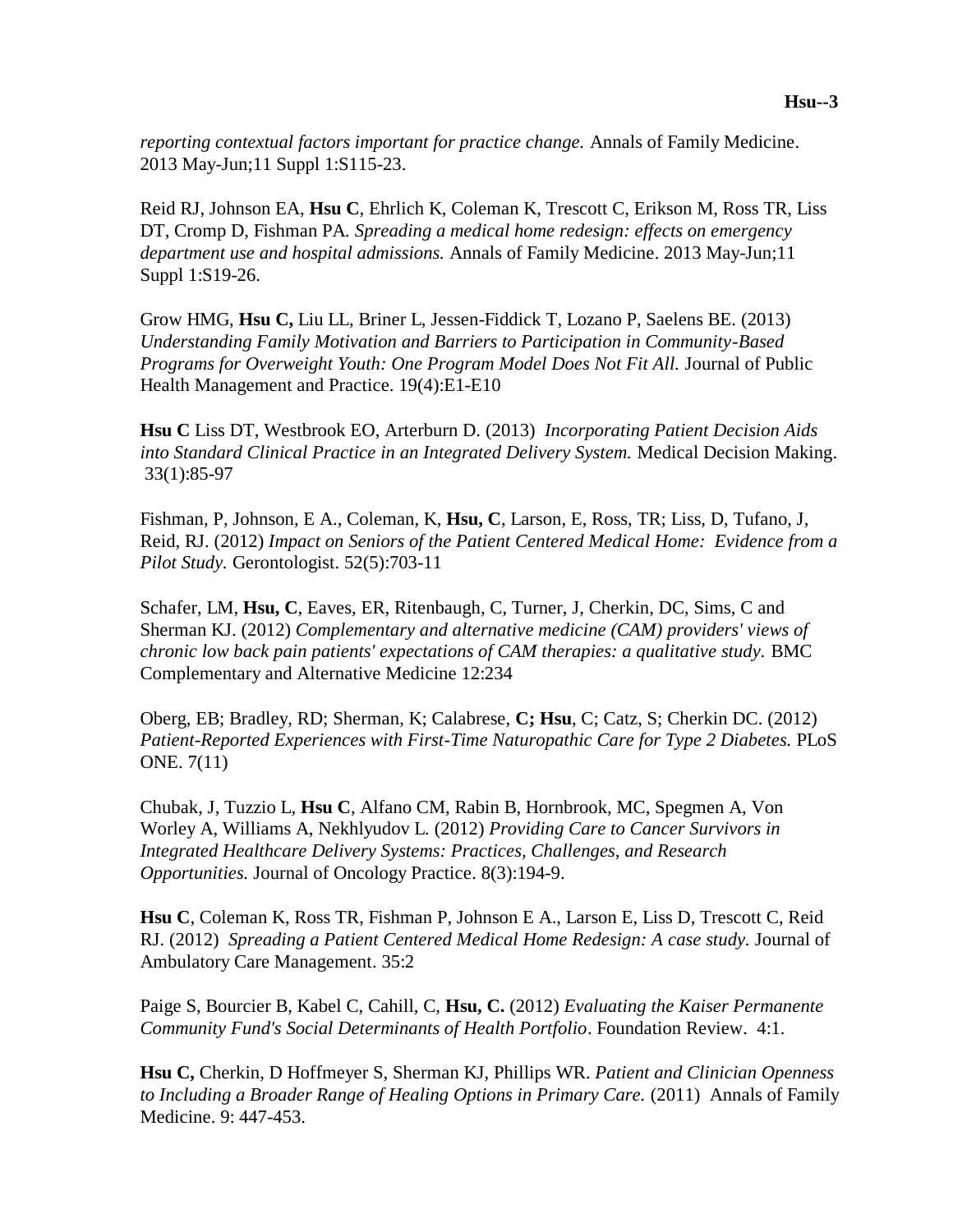Jones M., **Hsu C**., Pearson, D., Wolford D., & Labby D. (2011) *An alternative to pay-forperformance: one health plan's approach to quality improvement*. Journal for Healthcare Quality. 33(1):22-9.

Coleman K, Reid RJ, Johnson EA, **Hsu C**, Ross TR, Fishman P, and Larson E. (2010) *Implications of Reassigning Patients for the Medical Home: A Case Study.* Annals of Family Medicine. 8: 493-498.

Reid RJ, Coleman K, Johnson EA. Fishman PA. **Hsu C**, Soman, MP, Trescott CE, Erikson M & Larson EB. (2010) *The Group Health Medical Home At Year Two: Cost Savings, Higher Patient Satisfaction, And Less Burnout For Providers.* Health Affairs. 29:5, 835-843.

**Hsu** C, Bluespruce J, Sherman KJ, Cherkin DC. (2010) *Unanticipated Benefits of CAM Therapies for Back Pain: An Exploration of Patient Experiences.* The Journal of Alternative and Complementary Medicine. 16 (2) 157–163.

**Hsu** C, Pearson D, Maynard R, Cahill C, Cheadle C. (2009) *The Potential for Health Advocacy and Policy Change: The Legacy of the Partnerships for the Public's Health Initiative.* Foundation Review 1:3.

**Hsu** C, Phillips WR, Sherman KJ, Hawkes R, Cherkin DC. (2008) *Healing in Primary Care: A Vision Shared by Patients, Physicians, Nurses and Clinical Staff*. Annals of Family Medicine. 6(4). PMCID: PMC2478495

Cheadle A, **Hsu** C, Schwartz PM, Pearson D, Greenwald HP, Beery WL, Flores G, Casey M. (2008) *Involving Local Health Departments in Community-Based Health Promotion: Evaluation Results from the Partnership for the Public's Health Initiative.* Journal of Urban Health. 85(2).

Morton CH and **Hsu** C. (2007) *Contemporary Dilemmas in Childbirth Education: An Findings from a Comparative Ethnographic Study*. The Journal of Perinatal Education. 16(4) 25-37.

Starks H, Back AL, Koenig BA, Pearlman RA, **Hsu** C, Gordon JR, Bharucha A. (2007) *Family member involvement in hastened death.* Death Studies. 31(2)105-130.

Starks H, Pearlman RA, **Hsu** C, Back AL, Gordon JR, Bharucha AJ. (2005) *Why now? Timing and circumstances of hastened deaths.* Journal of Pain & Symptom Management. 30(3):215-26.

Pearlman RA, **Hsu** C, Starks H, Back AL, Gordon JR, Bharucha AJ, Koenig BA, Battin MP. (2005) *Motivations for physician-assisted suicide.* Journal of General Internal Medicine.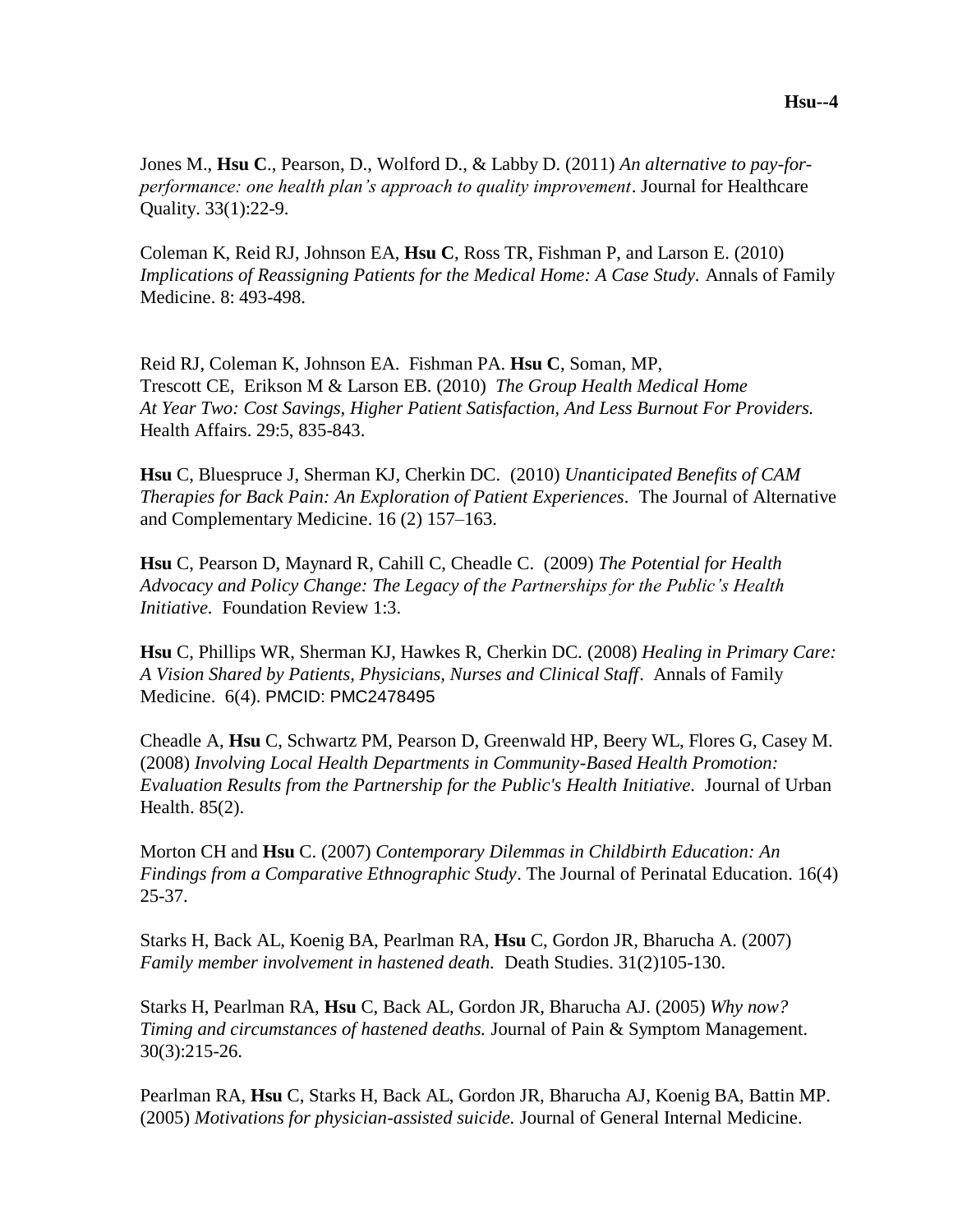20(3):234-9. Erratum in: Journal of General Internal Medicine. 20(5):485.

Sharp ND, Pineros SL, **Hsu** C, Starks H, Sales AE. (2004) *A qualitative study to identify barriers and facilitators to implementation of pilot interventions in the Veterans Health Administration (VHA) Northwest Network.* Quality and Safety in Health Care, Worldviews in Evidence-based Nursing. 1(2):129-139.

Back AL, Starks H, **Hsu** C, Gordon JR, Bharucha A, Pearlman RA. (2002) *Clinician-patient interactions about requests for physician-assisted suicide: a patient and family view.* Archive of Internal Medicine. 162(11):1257-65.

**Hsu** C. (2001) *Making midwives: postmodern conditions and midwifery training in Saint Lucia.* Medical Anthropology. 20(4):313-44.

### **RESEARCH ARTICLES--UNDER REVIEW**

Schoeppe J, **Hsu C**, Melton M, Faubion T, Cheadle A. *The Immunity Community: A Community Engagement Strategy for Reducing Vaccine Hesitancy.* Pediatrics

#### **TEACHING APPOINTMENTS:**

|                          |  | Adjunct Faculty, (Master's Project Advisor/Chair), Bastyr University—Department of |
|--------------------------|--|------------------------------------------------------------------------------------|
| Midwifery. 2010-present. |  |                                                                                    |

- Affiliate Faculty, School of Public Health, University of Washington, 2002-present
- Instructor, Anthropology 305 (Anthropology of the Body), University of Washington. Summer 2001
- Instructor, Anthropology 305 (Anthropology of the Body), University of Washington. Summer 2000
- Instructor, Anthropology 375 (Comparative Healing Systems), University of Washington. Summer 2000
- Instructor, Women 353 (Anthropological Studies of Women), University of Washington. Winter 1999.
- Instructor, Women 353 (Anthropological Studies of Women), University of Washington. Winter 1998.
- Instructor, Women 322 (Race, Class and Gender), University of Washington. Autumn 1997.
- Instructor, Women 200 (Introduction to Women Studies), University of Washington. Summer 1997.
- Instructor, Women 200 (Introduction to Women Studies), University of Washington. Spring 1997.
- Teaching Assistant/Instructor, Anth. 353 (Anthropological Studies of Women), University of Washington. Winter 1997.
- Instructor, Women 200 (Introduction to Women Studies), University of Washington. Autumn 1996.
- Teaching Assistant, Anth. 353 (Anthropological Studies of Women), University of Washington. Winter 1996.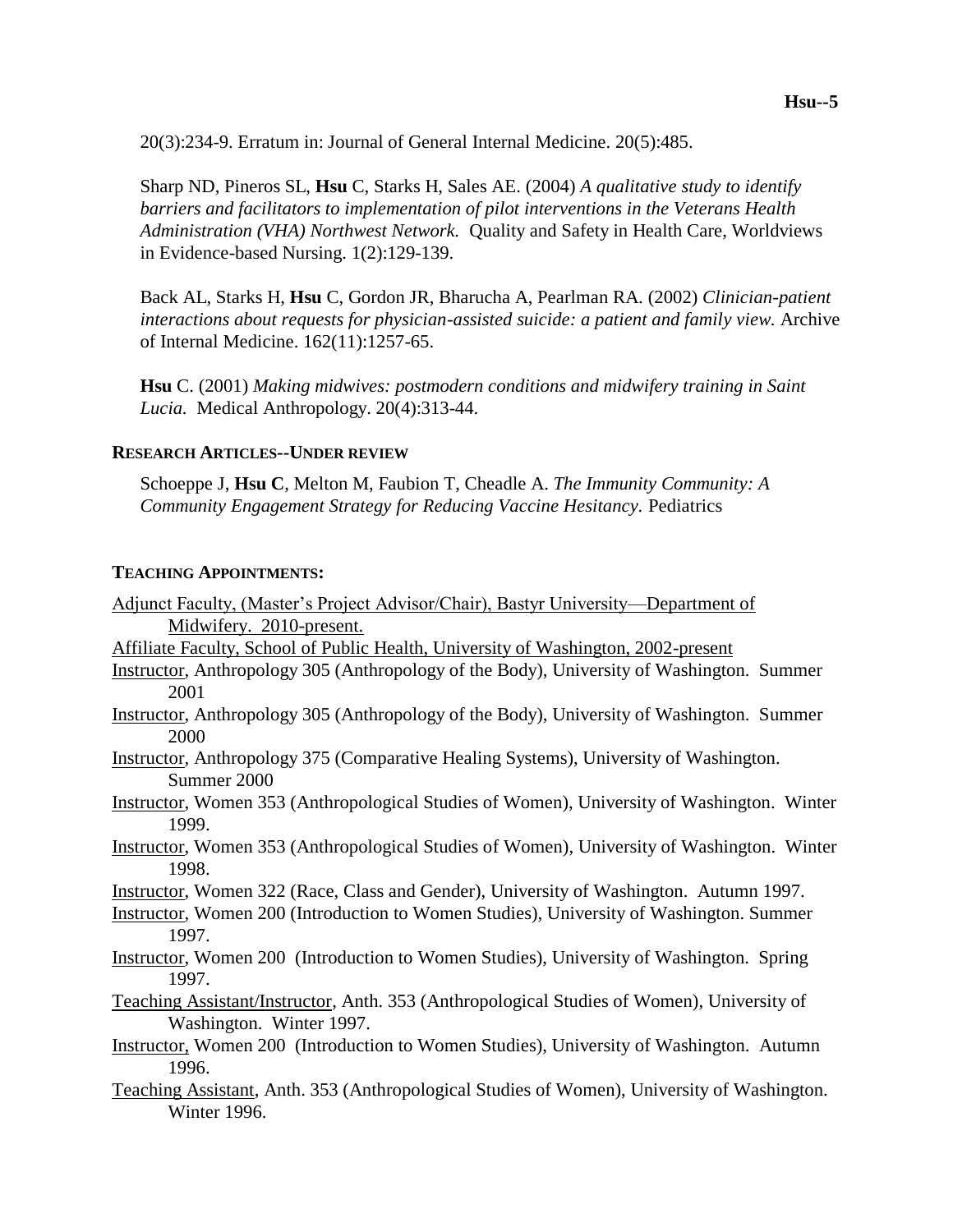Teaching Assistant, Anth. 100 (Introduction to Anthropology), University of Washington. Autumn 1994. Teaching Assistant, Phys. Anth. 201, University of Washington. Spring 1994. Teaching Assistant, Phys. Anth. 201, University of Washington. Winter 1994. Teaching Assistant, Anth. 100 (Introduction to Women Studies). University of Washington. Autumn 1993. Teaching Assistant, Anth. 100 (Introduction to Women Studies). University of Washington. Spring 1993. Teaching Assistant, Anth. 100 (Introduction to Women Studies). University of Washington. Autumn 1992. **FUNDED RESEARCH: Current** Grant #: None Agency: Group Health Research Institute Development Fund 3/1/2015-7/31/2015 Title: Pregnancy Perspectives Role: Co-investigator (Dublin) Grant #: 71986 Agency: Robert Wood Johnson Foundation 9/1/2014-2/28/2017

Title: Primary Care Teams: Learning from Effective Ambulatory Practices Phase 2 Role: Co-investigator (Wagner)

Grant #: 3957 Agency: Gordon and Betty Moore Foundation 12/10/2013-9/30/2015 Title: Assessment of Patient and Family Centeredness & Engagement in Primary Care: Survey Development and Testing Role: Co-Investigator (Lee Hall)

Grant #: 1011 3/1/2013-2/29/2016 Agency: Patient-Centered Outcomes Research Institute Title: Creating a Clinic-Community Liaison Role in Primary Care: Engaging Patients and Community in Health Care Innovation Role: Principal Investigator (Hsu)

Grant #: None Agency: Patient-Centered Outcomes Research Institute 3/1/2013-2/29/2016 Title: Evaluation of a Patient-Centered Risk Stratification Method for Improving Primary Care for Back Pain Role: Co-Investigator (Cherkin)

Grant #: PS1815-11 10/15/2012-6/30/2015 Agency: Kaiser Permanente Southern California Title: Building Clinic Capacity for Quality (BCCQ) Evaluation Role: Co-Investigator (Jones)

Grant #: R21 AT007326 9/1/2012-6/30/2015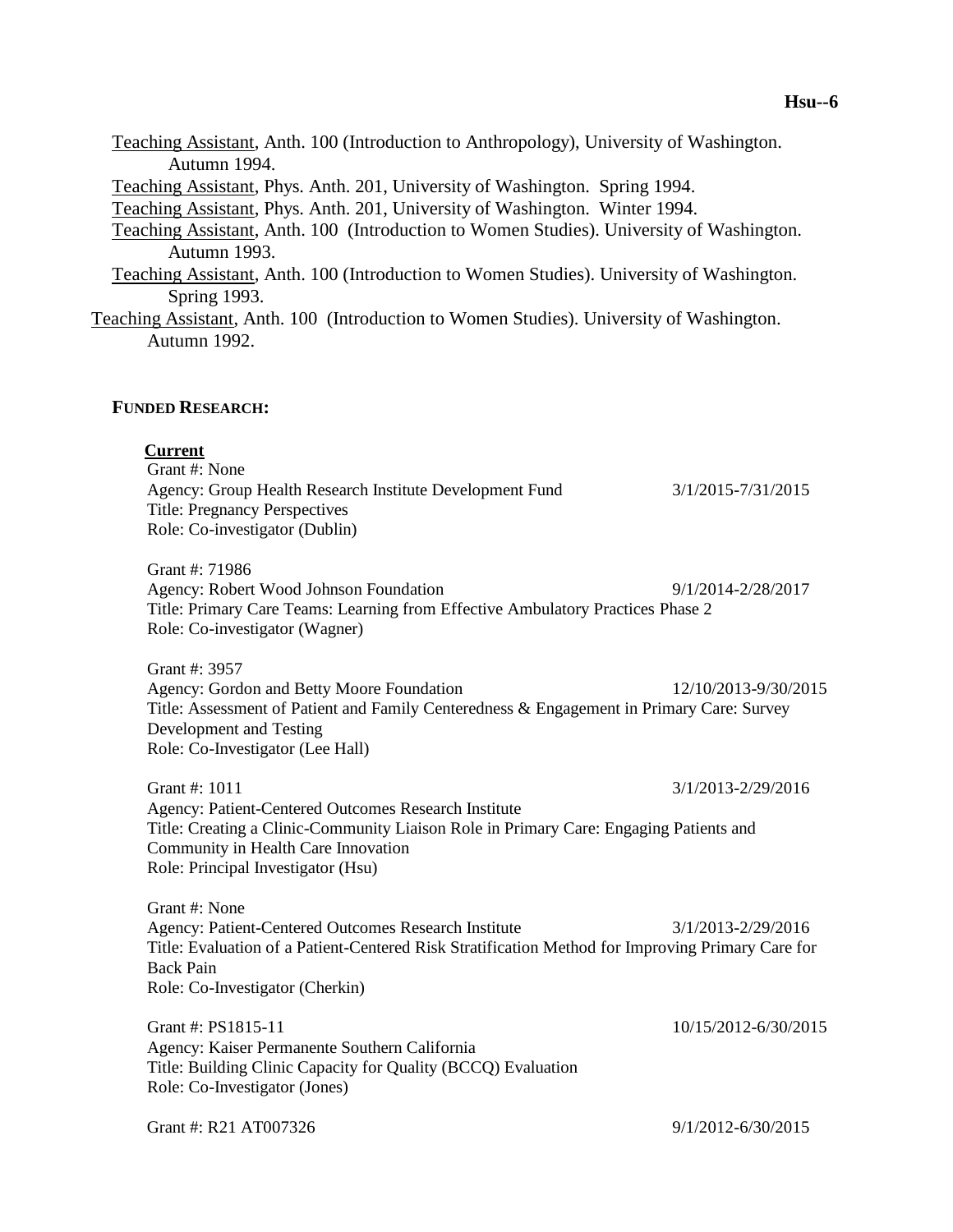Agency: National Center for Complementary and Alternative Medicine Title: Implementing Evidence-Based Treatments for Persistent Back Pain into Primary Care Role: Co-Investigator (Cherkin) Grant #: None Agency: Group Health Foundation 7/1/2011-9/15/2016 Title: Campaign to Address Parental Vaccine Hesitancy - Parent Intervention Evaluation Role: Principal Investigator (Hsu) Grant#: R01 AT005809 Agency: National Center for Complementary and Alternative Medicine 12/1/2009-11/30/2015 Title: Measuring Patient Expectations for CAM Therapies Role: Co-Investigator (Sherman) **Completed**  Grant #: None Agency: Group Health Research Institute Development Fund 1/1/2014-12/31/2014 Title: Patient Centered Medical Home 2.0 Model Evaluation Role: Co-investigator (Ralston)

Grant #: 69788 Agency: Robert Wood Johnson 2/1/2012-11/30/2014 Title: The Primary Care Team: Learning from Effective Practices Role: Co-Investigator (Wagner) Agency: Group Health Research Institute Development Fund 2/1/2013-12/31/2013 Title: Formative Evaluation of GHC's New Model of Care

Role: Co-Investigator (Wagner) Grant #: HHSA2902012000191 5/20/2013-5/20/2016

Agency: Agency for Healthcare Research and Quality Title: Focus Groups and Tool Development Guide and Roadmap for Dissemination of PCOR Role: Co-Investigator (Aube)

Grant #: 20120415 8/1/2012-7/31/2014 Agency: Commonwealth Fund Title: The Spread of High-Performance Integrated Care Delivery Systems: Assessing Two Hybrid Approaches Role: Co-Investigator (Reid)

Grant #: HHSN263200800880P 12/17/2012-9/29/2013 Agency: National Institutes of Health Title: Evaluation of the DCCPS California Health Interview (CHIS) Survey Role: Principal Investigator

Grant #: R18 HS018156 Agency: Agency for Healthcare Research and Quality 9/30/2009-7/31/2013 Title: Predicting Success in implementing a Distance Q1 Intervention for Asthma Role: Co-Investigator (Mangione-Smith)

#### **Hsu--7**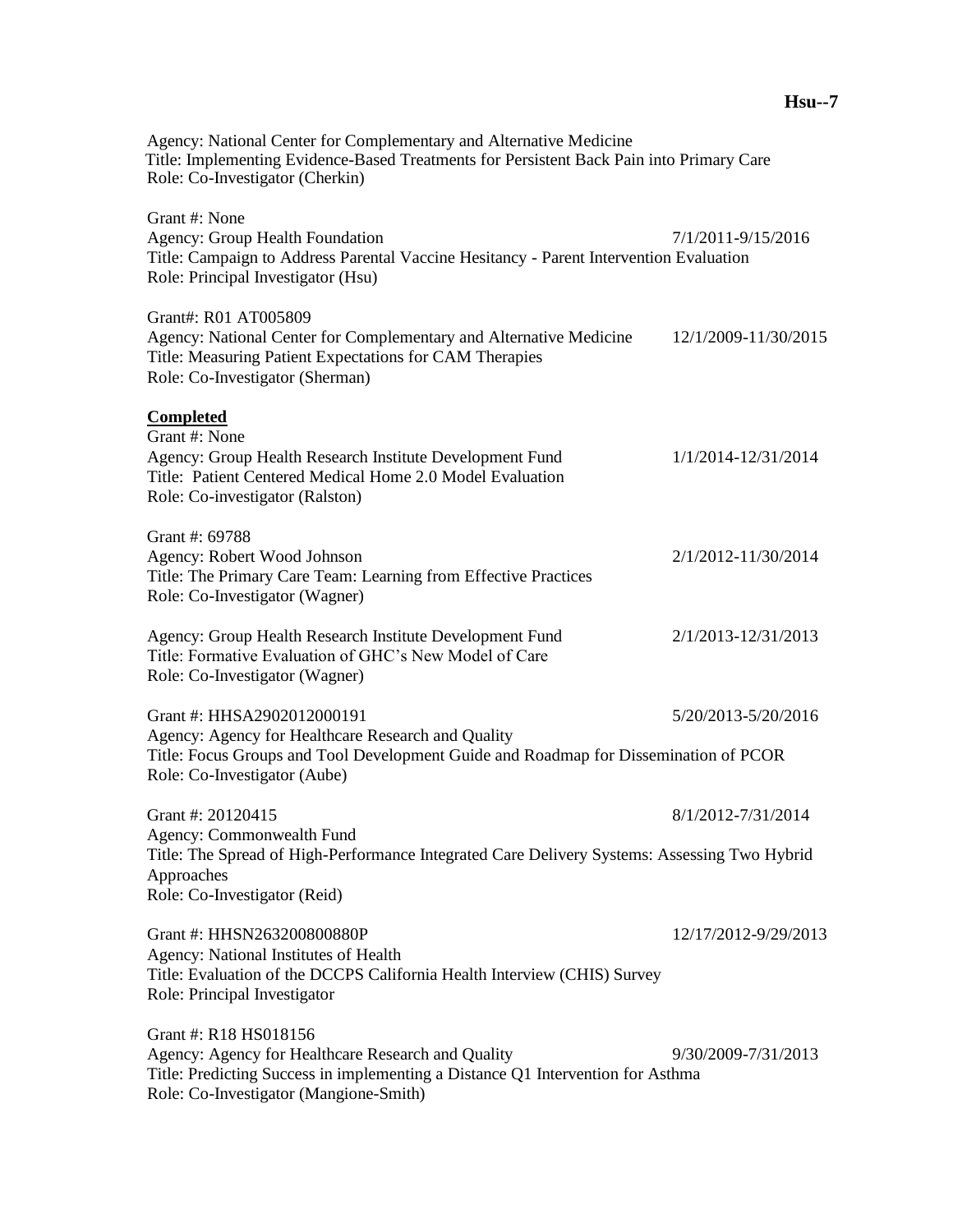| <b>Agency: Group Health Foundation</b><br>Title: Evaluation of Group Health Adaptive Leadership Training<br>Role: Co-Investigator (Reid)                                                              | 11/1/2011-3/31/2013    |
|-------------------------------------------------------------------------------------------------------------------------------------------------------------------------------------------------------|------------------------|
| <b>Agency: Group Health Cooperative</b><br>Title: Integrated Care and Facilities Design Evaluation: Baseline Data Collection<br>Role: Co-Investigator (Reid)                                          |                        |
| Grant # IIR-07-068<br><b>Agency: Veteran's Administration</b><br>Title: Organizational Correlates of Adherence to Medication: Diabetes Patient Focus Groups<br>Role: Principal Investigator (Hsu)     | $3/14/2011 - 4/1/2012$ |
| Grant #: R18 HS019129<br>Agency: Agency for Healthcare Research and Quality<br>Title: Transforming Primary Care: Evaluating the Spread of Group Health's Medical Home<br>Role: Co-Investigator (Reid) | 7/1/2010-6/30/2013     |
| Grant #: 20080479<br>Agency: Commonwealth Fund<br>Title: Assessing the Impact of Patient Decision Aids on Health Care Utilization and the Costs of<br>Care<br>Role: Co-Investigator (Arterburn)       | 4/1/2009-5/31/2012     |
| Grant #: 1140<br>Agency: Healthcare Georgia Foundation<br>Title: Healthcare Georgia Foundation Evaluation Resource Center Implementation Phase I<br>Role: Co-Investigator (Beery)                     | 1/4/2010-1/3/2011      |
| Grant #: 206-059<br>Agency: Group Health CHS Directors Project Resource Fund<br>Title: Evaluation of Medical Home Model Spread Component<br>Role: Co-Investigator (Reid)                              | 1/1/2009-12/31/2010    |
| Grant #: R21 DA026580<br>Agency: National Institutes of Health<br>Title: Developing Behavioral Treatment Approaches for Obese Tobacco Quit Line Users<br>Role: Co-Investigator (Bush)                 | 9/15/2009-8/31/2010    |
| <b>Agency: Group Health Foundation</b><br>Title: Increasing Timely Immunizations: Birth to 24 Months<br>Role: Principal Investigator (Hsu)                                                            | 1/1/2010-12/31/2010    |
| Agency: Group Health CHS Development Fund<br>Title: Organization of Cancer Survivorship Care in Community-Based Delivery Systems<br>Role: Co-Investigator (Chubak)                                    | 1/1/2009-12/31/2009    |
| <b>Agency: Group Health Foundation</b><br>Title: Evaluation of Flu Prevention and Outbreak Service<br>Role: Principal Investigator (Hsu)                                                              | 11/1/2009-8/30/2010    |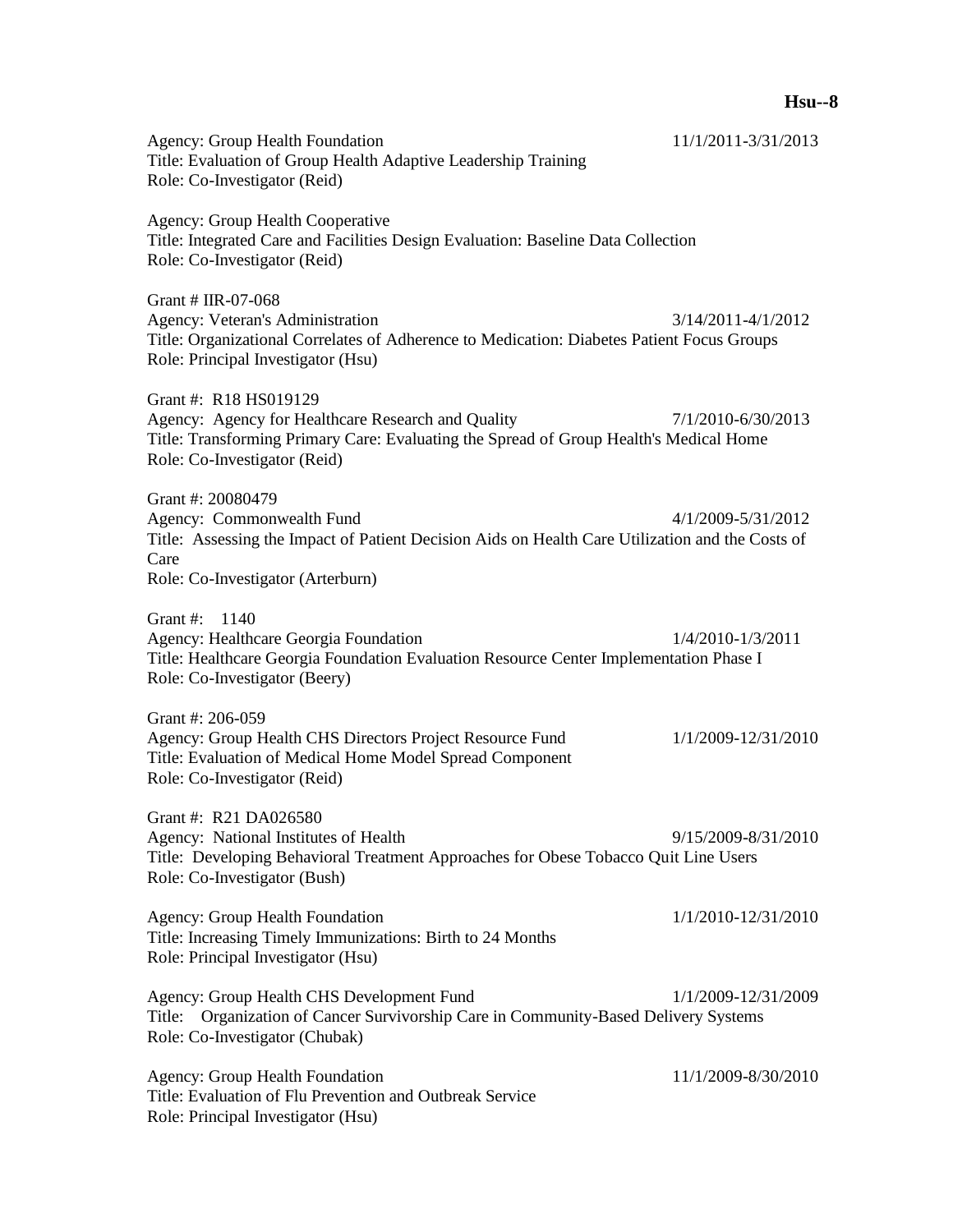| Agency: Group Health CHS Development Fund<br>Title: Exploration of New Options for Promoting Healing in Primary Care<br>Role: Co-Investigator (Cherkin) | 9/1/2008-12/31/2008 |
|---------------------------------------------------------------------------------------------------------------------------------------------------------|---------------------|
| <b>Agency: CareOregon</b><br>Title: Evaluating CSSI Program<br>Role: Principal Investigator (Hsu)                                                       | 7/1/2007-7/31/2008  |
| Agency: Samueli Foundation<br>Title: Optimal Healing<br>Role: Co-Investigator (Cherkin)                                                                 | 4/1/2005-3/31/2008  |
| Agency: The California Endowment<br>Title: PPH Legacy<br>Role: Co-Investigator (Beery)                                                                  | 2/1/2007-9/30/2008  |
| Agency: California Healthcare Foundation<br>Title: Plan/Practice Improvement Project Evaluation<br>Role: Co-Investigator (Mangione-Smith)               | 8/1/2006-3/31/2007  |
| Agency: Healthcare Georgia Foundation, Inc.<br>Title: Georgia Evaluation Framework<br>Role: Co-Investigator (Beery)                                     | 1/2/2006-8/31/2007  |
| Agency: Healthcare Georgia Foundation, Inc.<br><b>Title: Evaluation Scan</b><br>Role: Co-Investigator (Beery)                                           | 5/1/2007-81/2007    |
| Agency: Lamaze International<br>Title: Childbirth Education<br>Role: Principal Investigator (Hsu)                                                       | 11/1/2004-4/30/2007 |
| Agency: The California Endowment<br>Title: The Partnership for the Public's Health Initiative<br>Role: Co-Investigator (Beery)                          | 9/1/2000-8/31/2005  |
| Agency: Merck<br>Title: VISN 20 Lipids Intervention Study: Follow-up with Key Players.<br>Co-investigator (Sales)                                       | 3/1/2001-7/1/2001   |
| <b>Agency: Veterans Administration</b><br>Title: Evaluating End of Life Suffering.<br>Role: Co-Investigator (Back)                                      | 12/1/1998-6/30/2001 |
| <b>Agency: Greenwall Foundation</b><br>Title: Insights into Hastened Deaths.<br>Role: Co-Investigator (Pearlman).                                       | 3/1/1997-6/30/2001  |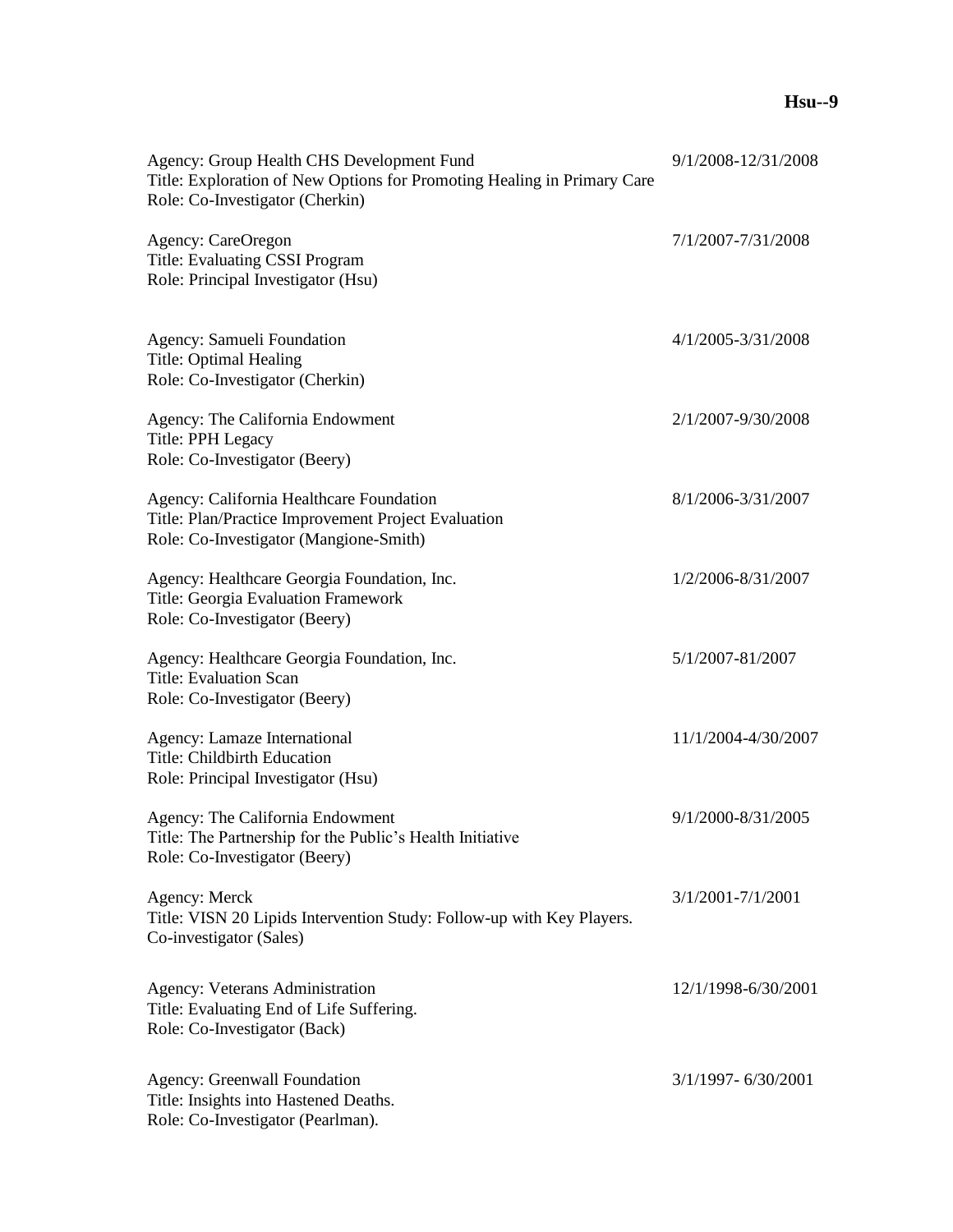Agency: Fulbright-IIE Dissertation Grant 1/1/1995-12/31/1995 Title: An Ethnographic Study of Midwifery in Saint Lucia. Role: Principal Investigator (Hsu)

# **RECENT PRESENTATIONS:**

- "Team-based care innovations and patient-centered care: The Learning from Effective Ambulatory Practices project" Birbaum Research Rounding, June 6, 2014
- "Qualitative Methods for Quality Improvement Research Workshop" American Pediatrics Association's Advancing Quality Improvement Science for Children's Healthcare Research IV Conference. April, 2015
- "The Immunity Community program: mobilizing parents to advocate for Immunization." American Public Health Association Annual Meeting. November 2014.
- "On the Front Lines of a Paradigm Shift: The value of qualitative perspectives for the emerging field of Patient Centered Outcomes Research (PCOR)." GHRI Scientific Seminar. June 2014.
- "The Learning to Integrate Neighborhoods and Clinical Care (LINCC) Project" Birbaum Research Rounding, May 8, 2014
- "Qualitative Methods for Quality Improvement Research Workshop" American Pediatrics Association's Advancing Quality Improvement Science for Children's Healthcare Research IV Conference. May 2, 2014
- "The LINCC Project: Creating Clinic-Community Liaison Role." PCORI Board of Governors Meeting. September 2013.
- "Group Health's Implementation of Decision Aids." Presented as part of a panel entitled: A Reporter's Guide to Medical Decision Making. Annual Meeting of the Association of Health Care Journalists. April 2012.
- "Incorporating Patient Decision Aids and Shared Decision Making as a Routine Clinical Practice in a Large Integrated Group Practice" Dartmouth Institute's Summer Institute for Informed Patient Choice. August 2011.
- "An Alternative Approach to Generating Insights on Healing: Using Qualitative Methods to Understand CAM" Visiting Scholar Lecture at Canadian Memorial Chiropractic College. April 2011
- "The Stories Behind the Numbers: Using Qualitative and Mixed Methods to Evaluate Innovations in Clinical Quality Improvement." GHRI Scientific Seminar. January 2011.
- "The Power of Partnership: The Legacy Evaluation for the Partnership for the Public's Health Initiative." University of Washington, Department of Health Service, Social and Behavioral Science Graduate Seminar. April 2010.
- "Healing in primary care—What does it mean and how do we promote it?— A summary of two qualitative studies at Group Health." GHRI Scientific Seminar. July 2009
- "Evidence, Equity, Empowerment, Environment: The Evolution of Chronic Disease Prevention in California Health Departments—The PPH Experience." ASTHO-NACCHO Joint Conference. September 2008.
- "The Lessons of the Partnership for the Public's Health: Findings from the Legacy Evaluation."